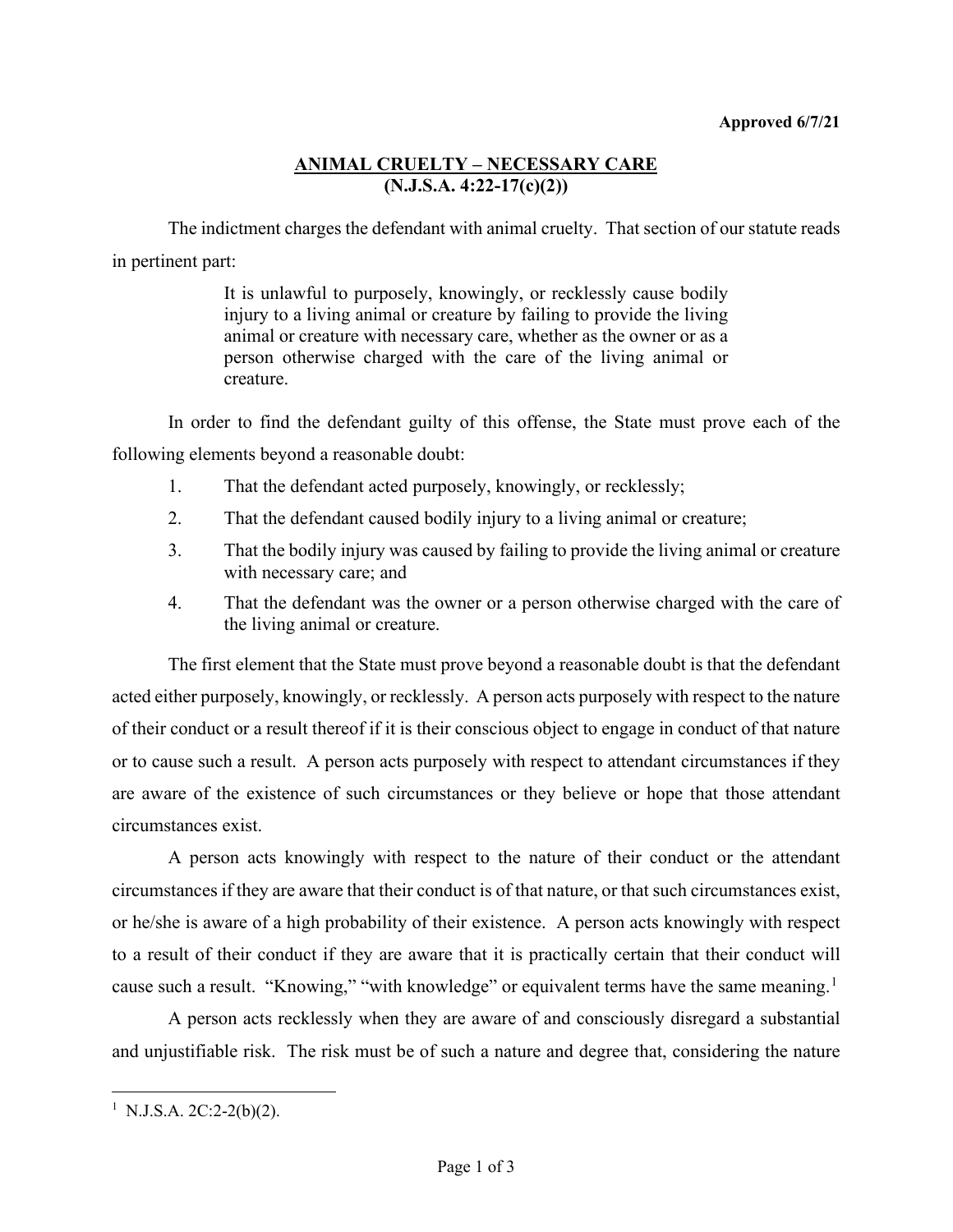## **Animal Cruelty – Necessary Care (N.J.S.A. 4:22-17(c)(2))**

and purpose of the person's conduct and the circumstances known to them, their disregard of that risk involves a gross deviation from the standard of conduct that a reasonable person would follow in the actor's situation. One is said to act recklessly if one acts with recklessness, with scorn for the consequences, heedlessly, or foolhardily.

Purpose, knowledge, and recklessness are conditions of the mind that cannot be seen and can only be determined by inferences from conduct, words or acts. The State need only prove one state of mind – that is, that the defendant acted either purposely, knowingly, or recklessly. The State does not have to prove a combination of these states of mind.

A state of mind is rarely susceptible of direct proof but must ordinarily be inferred from the facts. Therefore, it is not necessary, members of the jury, that the State produce witnesses to testify that an accused said he/she had a certain state of mind when he/she engaged in a particular act. It is within your power to find that such proof has been furnished beyond a reasonable doubt by inference which may arise from the nature of his/her acts and his/her conduct, and from all he/she said and did at the particular time and place, and from all of the surrounding circumstances.

The second element that the State must prove beyond a reasonable doubt is that the defendant caused bodily injury to a living animal or creature. "Bodily injury" means physical pain, illness, or any impairment of physical condition."<sup>[2](#page-1-0)</sup> "Animal" or "creature" includes the whole brute creation.<sup>[3](#page-1-1)</sup>

The third element that the State must prove beyond a reasonable doubt is that the bodily injury was caused by the defendant failing to provide the living animal or creature with necessary care. "Necessary care" means care sufficient to preserve the health and well-being of an animal, and includes, but is not limited to: food of sufficient quantity and quality to allow for normal growth or maintenance of body weight; adequate access to water in sufficient quality and quality to satisfy the animal's needs; access to adequate protection from the weather; and veterinary care to alleviate suffering and maintain health.<sup>[4](#page-1-2)</sup>

The fourth element that the State must prove beyond a reasonable doubt is that the defendant was the owner of the living animal or creature, or a person otherwise charged with the

<span id="page-1-0"></span><sup>&</sup>lt;sup>2</sup> N.J.S.A. 4:22-15.

<span id="page-1-1"></span> $3$  N.J.S.A. 4:22-15.

<span id="page-1-2"></span> $4$  N.J.S.A. 4:22-15.